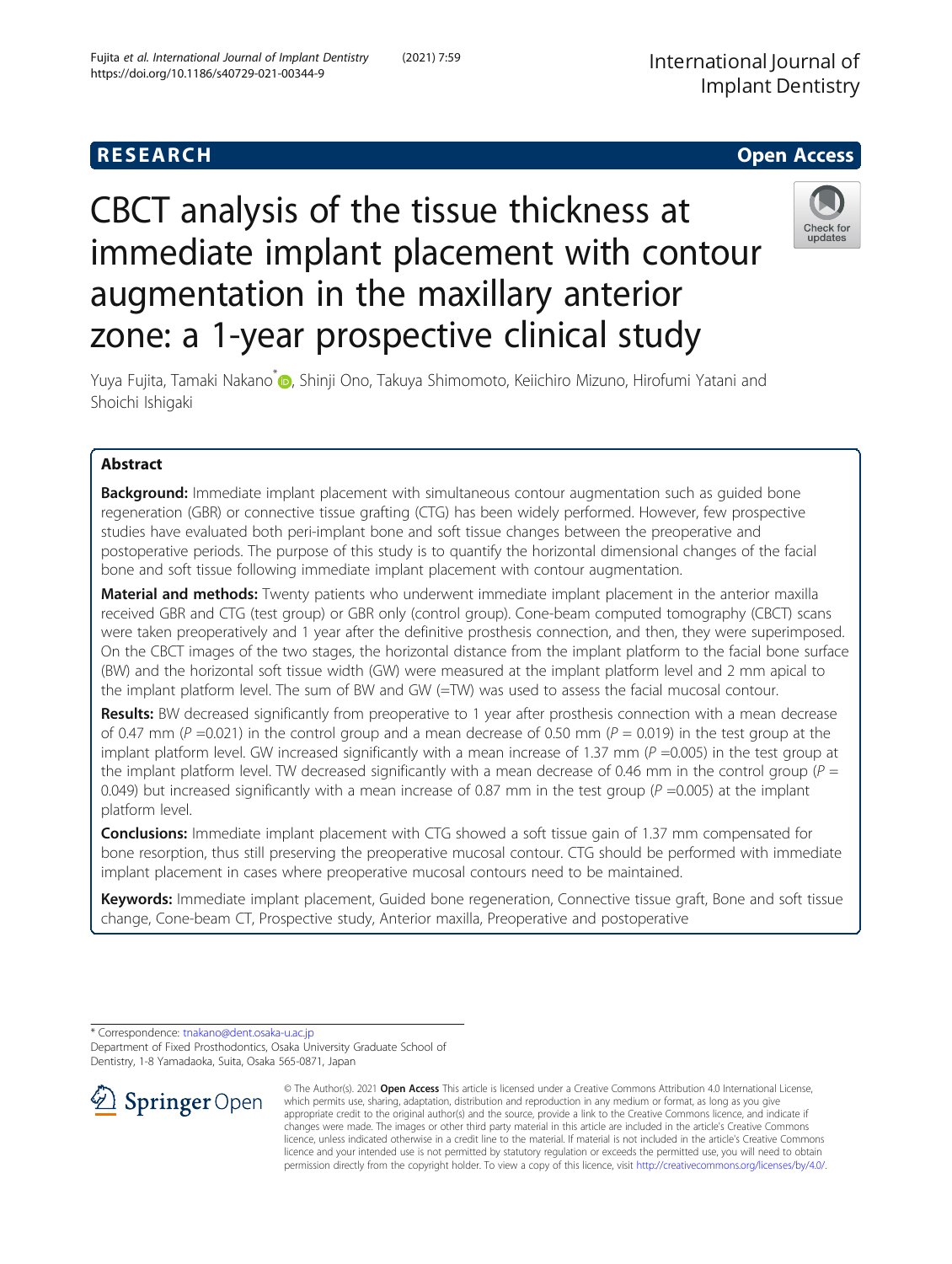#### Background

Both functional recovery and esthetic restoration are essential in implant treatment in the maxillary anterior zone. Harmony between the peri-implant tissue and the remaining natural teeth must be achieved and maintained over the long term. Sufficient thickness of the bone and soft tissue around the implant is reportedly necessary to prevent recession of the soft tissues after treatment and ensure long-term maintenance of esthetics [[1](#page-7-0)].

The concept of placing an implant into the tooth socket immediately following extraction has been widely accepted because it prevents post-extraction bone re-sorption and preserves the initial mucosal contour [\[2](#page-7-0), [3](#page-7-0)]. However, clinical studies have indicated that facial bone wall resorption is likely to occur even when an implant is placed immediately after tooth extraction. Also, there is a high risk of gingival recession after treatment, especially in the maxillary anterior teeth, which typically have a thin facial bone or labial bony defects  $[4-6]$  $[4-6]$  $[4-6]$ . Therefore, simultaneous contour augmentation such as guided bone regeneration (GBR) or connective tissue grafting (CTG) is required in most immediate placement cases to establish a facial bone and soft tissue of sufficient thickness and to minimize gingival recession and volume loss of peri-implant tissue. In particular, recent studies have reported the effectiveness of placing a soft tissue graft in the esthetic zone to acquire more stable peri-implant mucosal soft tissues [\[7](#page-7-0)–[9\]](#page-7-0).

In recent years, several studies have been conducted to evaluate the dimensional changes in the peri-implant bone or soft tissues after implant placement, using probes, dental radiographs, or cone-beam computed tomography (CBCT) [[10](#page-7-0)–[12](#page-7-0)]. However, few prospective studies have evaluated both peri-implant bone and soft tissue changes simultaneously following immediate implant placement. The lack of such studies is because no method has been established to accurately evaluate the dimensional changes of peri-implant tissues between the preoperative and postoperative periods. Although bone and soft tissues can reportedly be evaluated prior to and after surgery by direct measurement with a periodontal probe or endodontic needle, the reliability and validity of such measurements are inferior, and it is impossible to evaluate the bone and soft tissue at the same time [[13](#page-7-0)– [15\]](#page-7-0). Although the preoperative mucosal contours can be evaluated by superimposing of dental casts, it is impossible to evaluate the bone and soft tissue separately  $[16, 16]$  $[16, 16]$  $[16, 16]$ [17\]](#page-7-0). Therefore, the augmentation induced by changes in the bone and soft tissue between the preoperative and postoperative periods remains unclear, and no specific criteria for choosing the most appropriate surgical procedure have been established. In this study, we devised a method to create a cross-sectional image based on the

jaw bone by superimposing CBCT data, unlike the conventional method based on the implant body [[11,](#page-7-0) [18](#page-8-0)]. Additionally, bone and soft tissue can be evaluated on CBCT images by displacing the lips before performing the CBCT scan [\[19,](#page-8-0) [20](#page-8-0)]. As a result, we compared the same cross-sectional image preoperatively and postoperatively and accurately evaluated the dimensional changes in bone and soft tissues following implant placement with augmentation.

The purpose of this study was to quantify the horizontal dimensional changes in the facial bone and soft tissue following immediate implant placement with contour augmentation in the maxillary anterior zone.

#### Material and methods

#### Patient selection

From April 2013 to September 2017, 20 patients who visited the Department of Fixed Prosthodontics, Osaka University Dental Hospital, Osaka, Japan, participated in this prospective clinical study. This study included all eligible consecutive patients who underwent immediate implant placement in central or lateral maxillary incisors during the observation period according to the following inclusion and exclusion criteria.

#### Inclusion criteria

- 1. Good oral hygiene, defined as a full-mouth plaque score  $\leq 25\%$
- 2. Sufficient native bone around the failing tooth to achieve primary stability of the implant
- 3. Fixed prosthesis connected to the implant

#### Exclusion criteria

- 1. A history of smoking or diabetes
- 2. Acute inflammation or infection such as pus and fistula around the treatment site at the time of implant placement
- 3. A labial bony defect around the failing tooth mesiodistally greater than the implant diameter or vertically >4mm apical to the implant platform level

This study was approved by the ethical committee of Osaka University Dental Hospital and Osaka University Graduate School of Dentistry.

#### Surgical procedures

After administering 2% lidocaine solution for local anesthesia, a mucoperiosteal flap was raised, and tooth extraction was performed to avoid damaging the facial alveolar bone. Extraction sockets were debrided with a bone curette. A NobelActive® implant (Nobel Biocare, Gothenburg, Sweden) was placed at ideal positioning of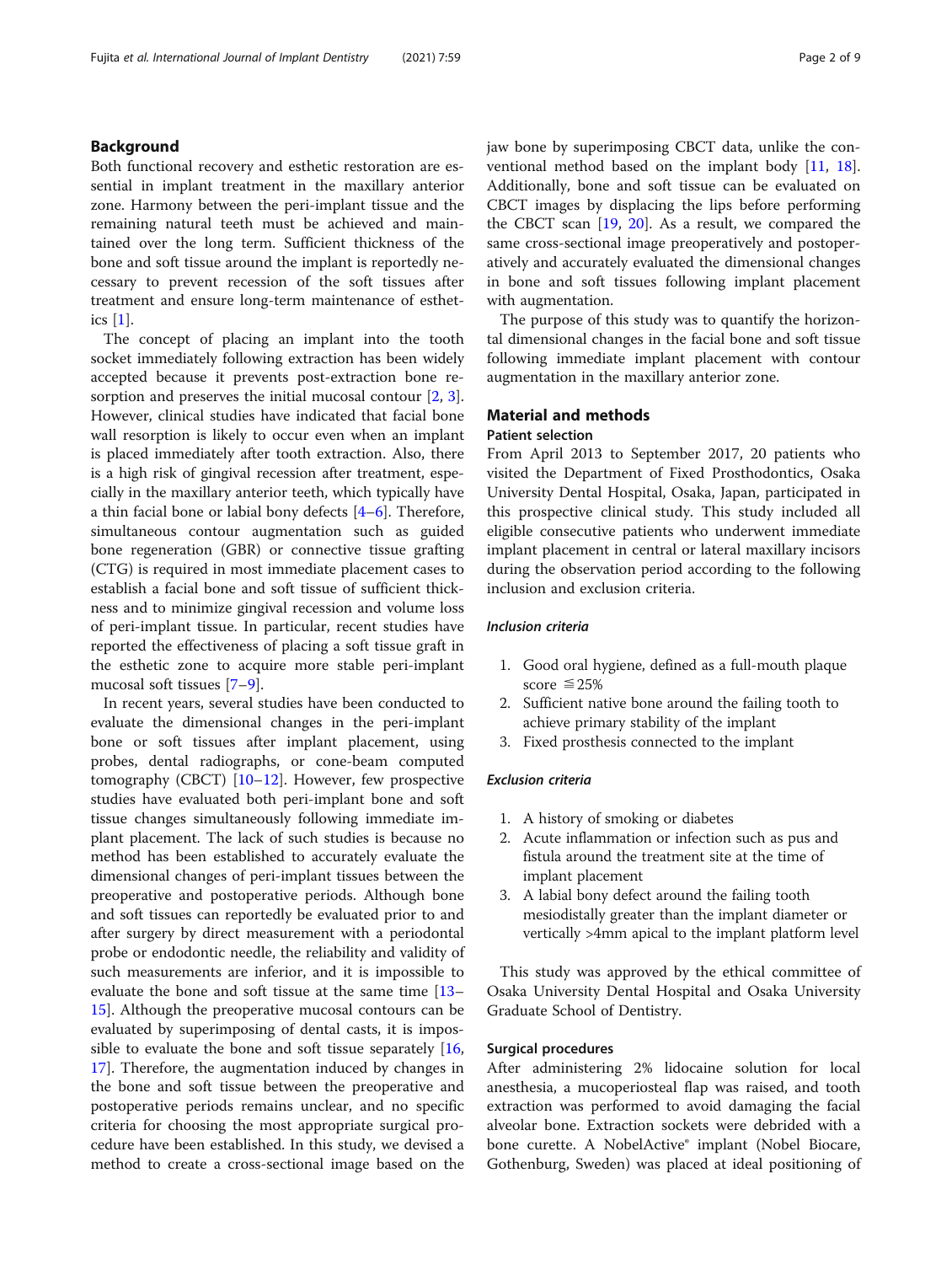<span id="page-2-0"></span>the prospective implant prosthesis and a depth of 4 mm apical to the most apical aspect of the prospective clinical crown with the help of a surgical template, and a cover screw was connected. Simultaneous GBR procedures were performed on the implant's facial aspects using deproteinized bovine bone (Bio-Oss<sup>®</sup>; Geistlich Pharma, Wolhusen, Switzerland), and this bone substitute material was covered with a resorbable collagen membrane (Bio-Gide®; Geistlich Pharma, Wolhusen, Switzerland). Following the apical release of the periosteum tension, the flap was coronally advanced and sutured using 5-0 monofilament sutures (Ethilon 698G, Shofu, Kyoto, Japan). Each patient received antibiotics (300 mg Cefcapene pivoxil hydrochloride hydrate, Flomox, Shionogi, Osaka, Japan) and was prescribed 400 mg of loxoprofen (Loxonin; Daiichi Sankyo Healthcare, Tokyo, Japan) for pain control. The sutures were removed 14 days after surgery.

After 4 months, all patients proceeded with the second surgery to connect a 5-mm height healing abutment. In

patients who received CTG (test group), connective tissue was collected from the palatal mucosa and placed in a supraperiosteal envelope flap (Fig. 1).

All the surgical procedures were always performed by two experienced surgeons qualified as specialists with the Japanese Society of Oral Implantology.

### Prosthesis procedures

After a healing period of 2 weeks, impressions were taken, and a screw-retained provisional crown was connected. In a situation in which the peri-implant gingival level is coronal to the contralateral tooth, the emergence profile or facial contour of the provisional restoration is modified to recede the gingival margin to recede to achieve symmetry with the contralateral tooth. After 2 months of function, impressions were taken for the definitive prosthesis using individualized impression coping. A screw-retained zirconia-based prosthesis (NobelProcera; Nobel Biocare) was connected and



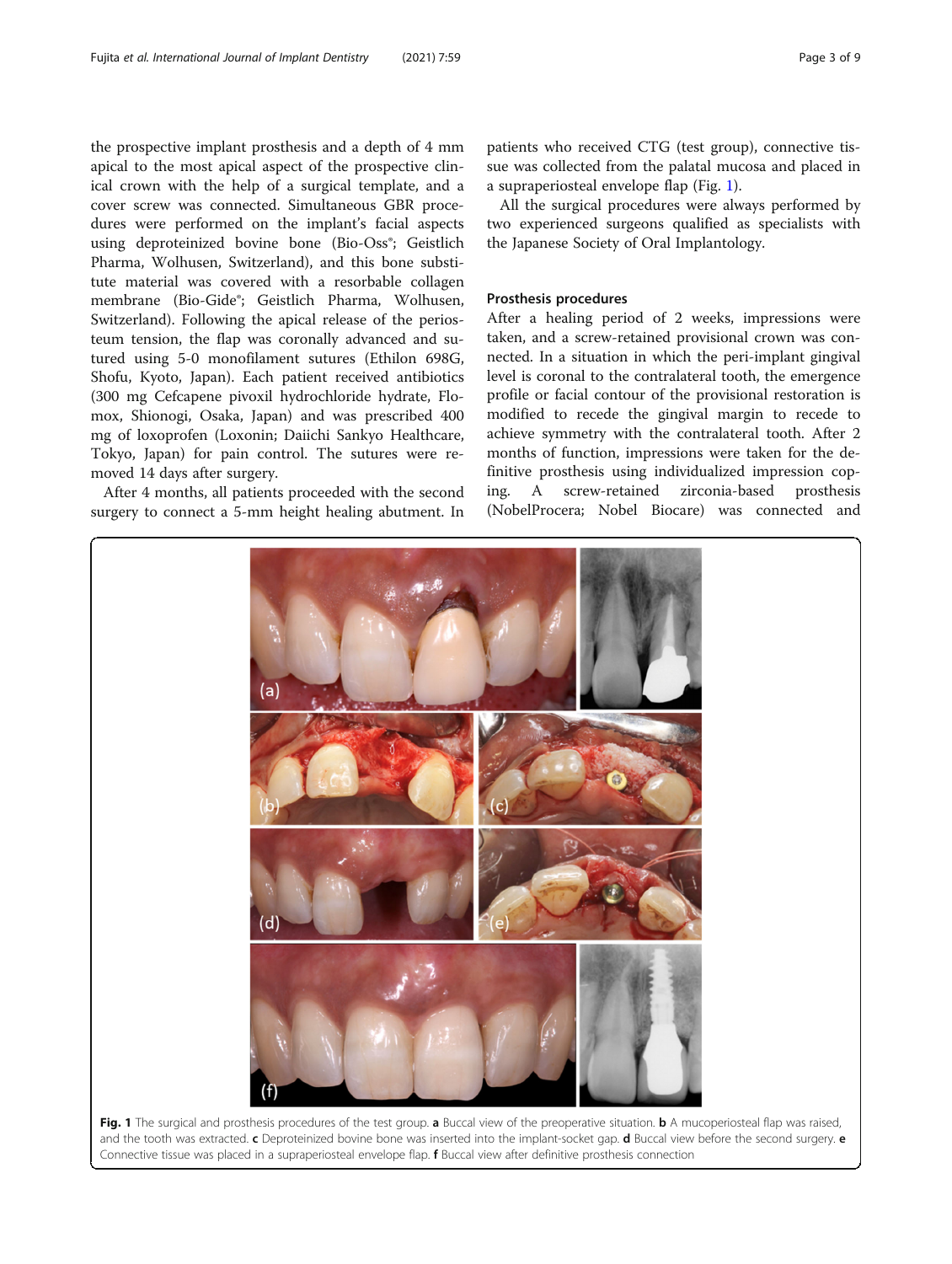tightened to the implants using a torque wrench set to 35 Ncm (Fig. [1\)](#page-2-0).

#### CBCT image acquisition

CBCT images were acquired with an Alphard 3030 instrument (Asahi Roentgen, Kyoto, Japan). CBCT was taken preoperatively (T0) and 1 year after the definitive prosthesis (T1). The upper lip was displaced in the oral vestibule by placing a dry cotton roll before taking the scans to visualize the peri-implant soft tissue in the CBCT images.

Three dimensional (3D) maxillary models were then obtained from both T0 and T1 scans by reconstructing DICOM data and superimposing them using a software (coDiagnostiX, Dental Wings, Montreal, Canada). Reference points for the superimposition of these 3D models were set to the left and right sides of the lower orbital pits and the sternal process of the maxilla. Additionally, the implant's long axis on the superimposed 3D models was used as a reference to acquire the T0 and T1 buccopalatal cross-sectional images. A virtual implant could then be placed on the T0 scans in the exact position of the actual implant after surgery (Fig. 2).

CBCT scans at the definitive prosthesis connection and 1 year later were extracted from 10 previous patients who have passed 1 year or more after treatment completion to assess the accuracy of the superimposition of the 3D maxillary models. The 3D models obtained from the CBCT scans were superimposed, and the 3D deviation was calculated at the implant base and apex using the coDiagnostiX software. At the implant base, the mean deviation was 0.13±0.05 mm, and at the implant apex, the mean deviation was 0.07±0.04 mm. The values shown above indicate average errors when superimposing 3D maxillary models of T0 and T1 in the present study. The superimposition of the 3D maxillary models may be more accurate than the model and CBCT because the jawbone area is not affected by metallic artifacts of restorations in the dental arch [\[21](#page-8-0)].

#### Horizontal hard and soft tissue measurements

After the superimposition of the 3D maxillary models, the horizontal distance from the implant surface to the facial bone surface (or the root surface if there was a labial bony defect at the measurement level preoperatively, BW) and the horizontal width of the soft tissue (GW) were measured at the implant platform level (PL0) and 2 mm apical to the implant platform level (PL2) on both T0 and T1 scans (Fig. [3\)](#page-4-0). Because there was no implant at T0, virtual implant models acquired by superimposition were used as the measurement reference on the T0 scan. The sum of BW and GW (=TW) was used to assess the mucosal contour.

Additionally, the implant-socket gap (the distance from the virtual implant surface to the root surface) (DW) and the horizontal width of the facial alveolar bone (BW') were measured at PL0 on the T0 scans (Fig. [3\)](#page-4-0). DW was measured to assess where the implant was placed buccopalatal to the extraction socket; BW' was measured to assess the preoperative initial alveolar bone thickness facially to the implant.

The reliability and reproducibility of these measures on CBCT scans have already been shown [[11,](#page-7-0) [18\]](#page-8-0).

#### Data analysis

Statistical analysis of all collected data was performed with SPSS ver. 23 (IBM, Tokyo, Japan).

Measurements on the T0 and T1 scans were compared using the Wilcoxon signed-rank test. Statistical significance was accepted at  $\alpha$ < .05.



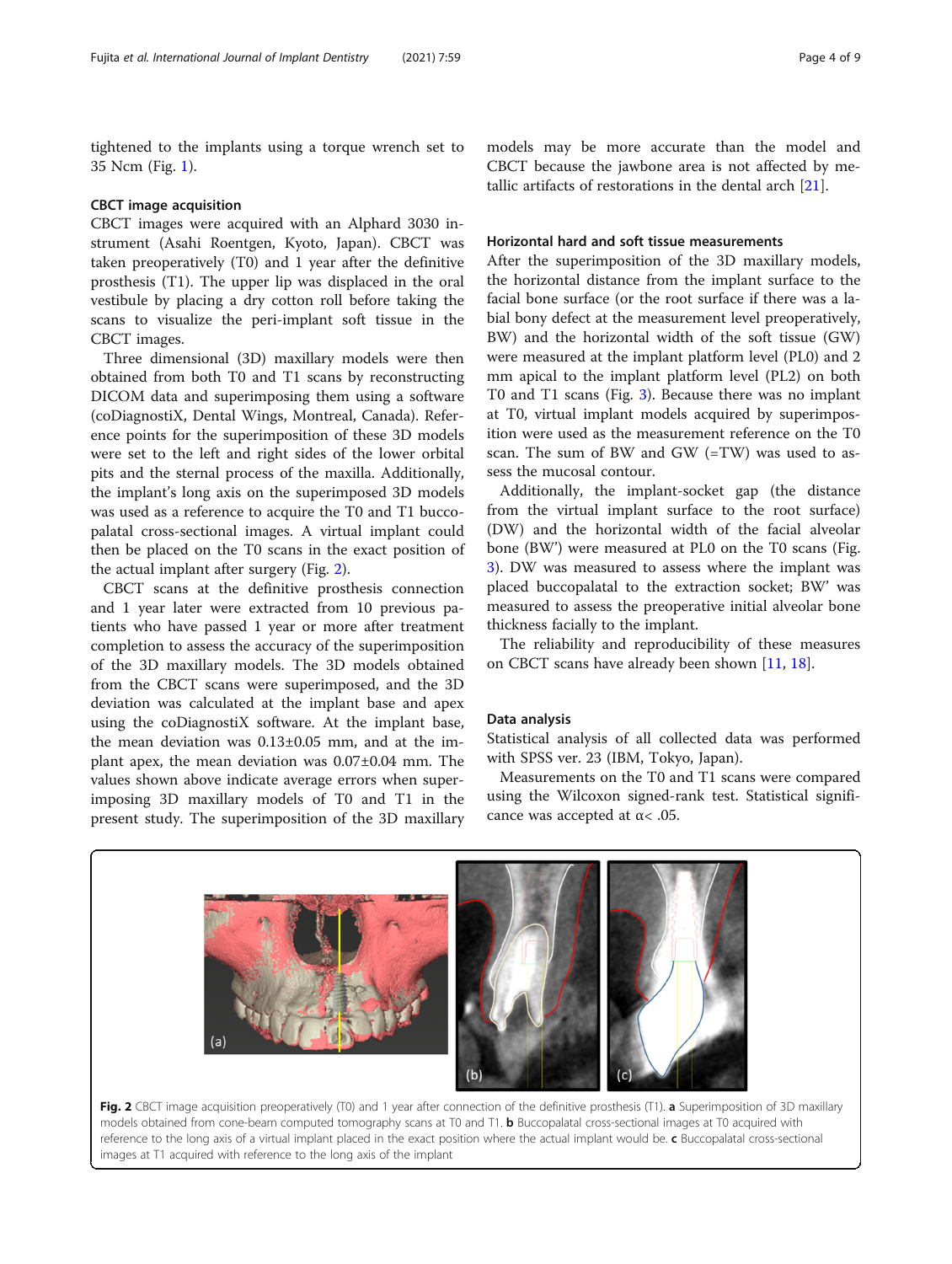<span id="page-4-0"></span>

#### Results

In total, 20 immediately placed implants in 20 patients were included per group, consisting of 10 patients in the control group and 10 in the test group. The baseline patient characteristic and initial tissue thickness in the two groups are described in Table 1. There were no statistically significant differences in age, sex, treatment site, or initial bone and soft tissue thickness between the groups. No patients dropped out at the 1-year follow-up, and all implants were integrated, resulting in a 100% implant survival.

#### Facial hard tissue changes

BW decreased significantly from T0 to T1 with a mean decrease of 0.47 mm at PL0  $(P = 0.021)$  in the control

group and a mean decrease of 0.50 mm at PL0 ( $P =$ 0.019) in the test group. Nevertheless, a mean of 1.81 mm at PL0 and 1.97 mm at PL2 in the control group and 2.21 mm at PL0 and 2.26 mm at PL2 in the test group horizontal bone thickness was present facially to the implant on the T1 scan, respectively (Table [2](#page-5-0)).

#### Facial soft tissue changes

There were no significant differences in GW from T0 to T1 in the control group. Whereas, GW increased significantly from T0 to T1 in the test group, with a mean increase of 1.37 mm at PL0 and 1.20 mm at PL2 ( $P =$ 0.005). As a result, a mean of 2.56 mm at PL0 and 2.57 mm at PL2 horizontal soft tissue thickness was present

Table 1 Patient demographics and initial horizontal bone and soft tissue thickness per study group

|                                                     |                 | Control group   | Test group      | P-value |
|-----------------------------------------------------|-----------------|-----------------|-----------------|---------|
| Sex <sup>a</sup> (Male:female)                      |                 | 3:7             | 2:8             | 0.606   |
| Age (years) <sup>b</sup>                            |                 | $55.2 \pm 18.1$ | $48.2 \pm 13.7$ | 0.315   |
| Site <sup>a</sup> (central incisor:lateral incisor) |                 | 5:5             | 5:5             | 1.000   |
| BW at T0 (mm) <sup>b</sup>                          | PL <sub>0</sub> | $2.28 \pm 0.76$ | $2.71 \pm 0.42$ | 0.123   |
|                                                     | PL <sub>2</sub> | $2.03 \pm 0.75$ | $2.36 \pm 0.42$ | 0.436   |
| GW at T0 (mm) <sup>b</sup>                          | PL <sub>0</sub> | $1.43 \pm 0.46$ | $1.19 \pm 0.21$ | 0.063   |
|                                                     | PL <sub>2</sub> | $1.53 \pm 0.26$ | $1.37 \pm 0.26$ | 0.280   |

Values shown are the number of patients or a mean with standard deviation

 $a_{\rm X}^2$  test, significance level of 0.05 was used<br>bMann-Whitney *II* test, significance level of

 $<sup>b</sup>$ Mann-Whitney U test, significance level of 0.05 was used</sup>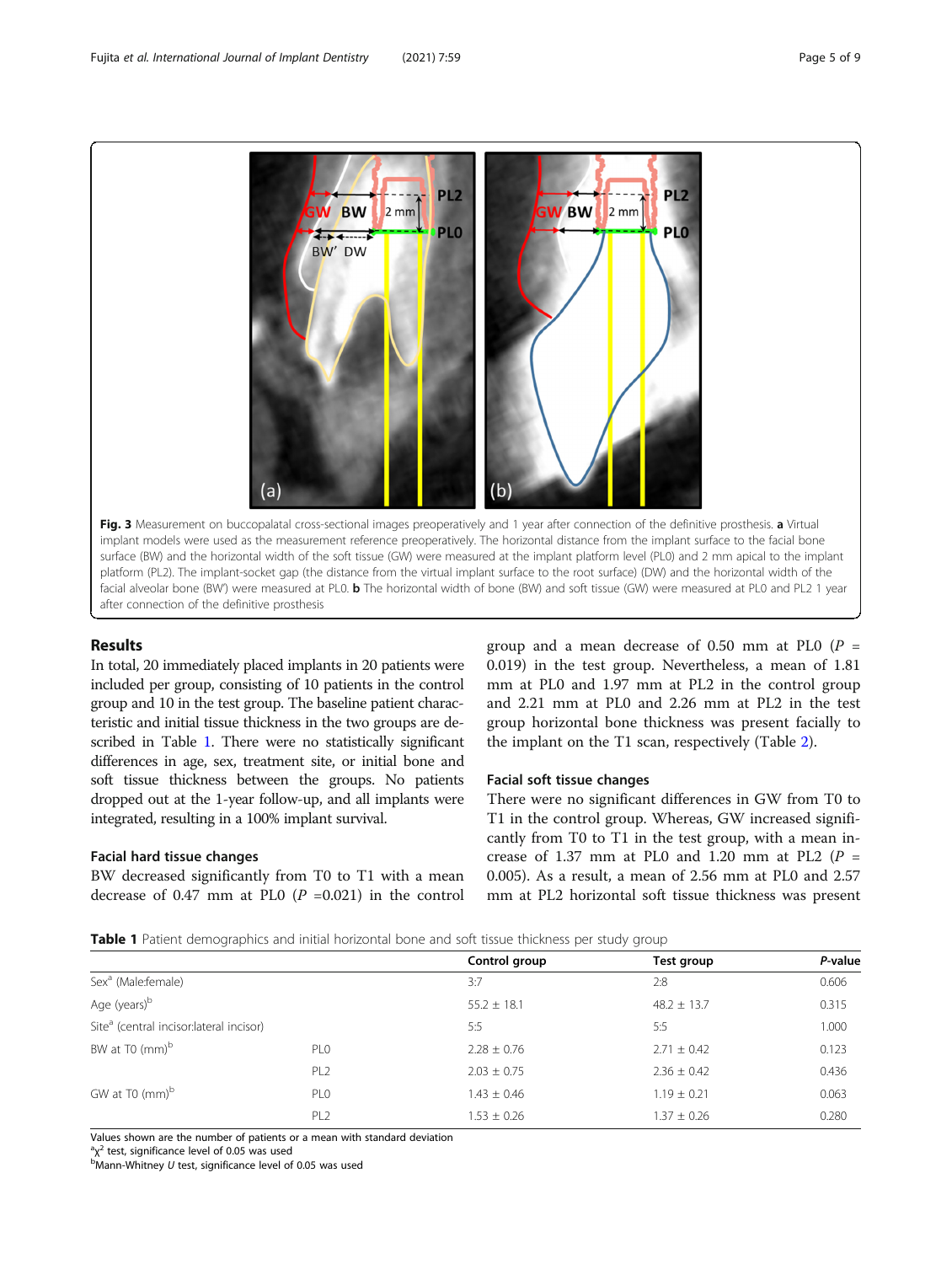<span id="page-5-0"></span>Table 2 Horizontal facial hard and soft tissues and mucosal contour changes following immediate implant placement

| <b>Measurement</b>  |                        | Preoperative         |              | 1 year after prosthesis connection |              | $P-$  |
|---------------------|------------------------|----------------------|--------------|------------------------------------|--------------|-------|
|                     |                        | Median (Min; Max) mm | Mean (SD) mm | Median (Min; Max) mm               | Mean (SD) mm | value |
| Test group $(n=10)$ |                        |                      |              |                                    |              |       |
| BW                  | PL <sub>0</sub>        | 2.85(0.6; 3.0)       | 2.71(0.42)   | 1.90(1.3; 3.3)                     | 2.21(0.57)   | 0.019 |
|                     | PL <sub>2</sub>        | 2.40(1.6; 3.1)       | 2.36(0.42)   | 2.10(1.5; 3.4)                     | 2.26(0.57)   | 0.474 |
| GW                  | PL <sub>0</sub>        | 1.25(0.8; 1.5)       | 1.19(0.21)   | $2.60$ $(2.0; 3.2)$                | 2.56(0.30)   | 0.005 |
|                     | PL <sub>2</sub>        | 1.35(0.9; 1.7)       | 1.37(0.26)   | $2.65$ $(2.1; 2.8)$                | 2.57(0.24)   | 0.005 |
| TW                  | PL <sub>0</sub>        | $3.85$ $(3.1; 4.8)$  | 3.90(0.46)   | $4.80$ $(3.6; 5.7)$                | 4.77(0.61)   | 0.005 |
|                     | PL <sub>2</sub>        | $4.00$ $(2.6; 4.3)$  | 3.73(0.57)   | $4.80$ $(3.6; 6.0)$                | 4.83(0.68)   | 0.005 |
|                     | Control group $(n=10)$ |                      |              |                                    |              |       |
| BW                  | PL <sub>0</sub>        | 2.30(1.2; 3.9)       | 2.28(0.76)   | 1.75(1.2; 2.7)                     | 1.81(0.40)   | 0.021 |
|                     | PL <sub>2</sub>        | 2.00(0.9; 3.9)       | 2.03(0.75)   | $2.00$ $(1.0; 3.0)$                | 1.97(0.53)   | 0.720 |
| GW                  | PL <sub>0</sub>        | 1.25(0.9; 2.3)       | 1.43(0.45)   | 1.35(0.9; 2.2)                     | 1.44(0.40)   | 0.887 |
|                     | PL <sub>2</sub>        | 1.50(1.1; 1.9)       | 1.53(0.26)   | $1.60$ $(1.0; 2.1)$                | 1.56(0.34)   | 0.524 |
| TW                  | PL <sub>0</sub>        | 4.05(2.1; 5.1)       | 3.71(0.96)   | $3.25$ $(2.1; 4.3)$                | 3.25(0.68)   | 0.049 |
|                     | PL <sub>2</sub>        | $3.65$ $(2.3; 5.4)$  | 3.56(0.85)   | 3.50(2.1; 4.7)                     | 3.53(0.82)   | 0.905 |
|                     |                        |                      |              |                                    |              |       |

\* Wilcoxon signed-rank test; a significance level of 0.05 was used.

PL0 Implant platform level, PL2 2 mm Apical to the implant platform level, BW The horizontal distance from the implant surface to the facial bone surface, GW The horizontal width of the soft tissue, TW The sum of BW and GW

facially to the implant on the T1 scan, respectively (Table 2).

#### Mucosal contour changes

TW decreased significantly by 0.46 mm at PL0  $(P =$ 0.049) in the control group, whereas a significant TW increase of 0.87 mm at PL0 ( $P = 0.005$ ) and 1.10mm at PL2 ( $P = 0.005$ ) was observed in the test group (Table 2).

#### Horizontal implant–socket gap size and initial facial bone thickness at the preoperative stage

In the case with a labial bony defect at PL0, BW' was set to 0. On the T0 scan, BW' was 0.61 mm, and DW was 1.89 mm at PL0 (Table 3).

#### **Discussion**

In this study, a mean bone thickness of 1.81 mm at PL0 and 1.97 mm at PL2 in the control group and 2.21 mm at PL0 and 2.26 mm at PL2 in the test group was present facial to the implants at the definitive prosthesis

Table 3 Horizontal initial bone thickness (BW') and the gap distance between the extraction socket and implant (DW) at the preoperative stage

| Measurement | Preoperative         |              |  |  |
|-------------|----------------------|--------------|--|--|
|             | Median (Min; Max) mm | Mean (SD) mm |  |  |
| <b>DW</b>   | 1.95(0.6; 3.0)       | 1.89(0.74)   |  |  |
| <b>BW</b>   | $0.60$ (0; 2.0)      | 0.61(0.60)   |  |  |

DW The distance from the implant surface to the root surface, BW' The horizontal width of the facial alveolar bone

connection period. These results suggest that sufficient bone thickness could be acquired with immediate implant placement and delayed provisionalization in both groups [[1\]](#page-7-0). However, in the control group, TW decreased significantly from T0 to T1 at PL0 because of the decrease in BW. The soft tissue thickness (GW) in the control group remained stable following immediate placement, leading to the assumption that mucosal contour loss is mostly related to underlying facial hard tissue resorption. However, in the test group, the decrease in BW was compensated for by the increase in GW gained by CTG, resulting in a significant increase in TW at both PL0 and PL2.

The soft tissue thickness increased significantly with CTG; the mean soft tissue gain was 1.37 mm at PL0 and 1.20 mm at PL2. Previous studies have shown that the thickness of the palatal mucosa of Asians is 2.0 to 3.7 mm, and CTG results in a soft tissue thickness increase of 0.92–1.40 mm as measured with an endodontic needle or ultrasonic device [[22](#page-8-0)–[24](#page-8-0)]. The results obtained from this study are also in line with the previous reports.

Numerous reports have described the superiority and inferiority of immediate implant placement. Multiple studies have shown that immediate implant placement can lead to facial mucosal recessions [\[25](#page-8-0), [26\]](#page-8-0). On the other hand, placing an implant simultaneously as tooth extraction allows a decrease in the number of surgical procedures and treatment time and minimizes bone and soft tissue resorption after tooth extraction and maintains the preoperative mucosal contour  $[2, 3]$  $[2, 3]$  $[2, 3]$  $[2, 3]$ . Postoperative bone resorption is suppressed by combining bone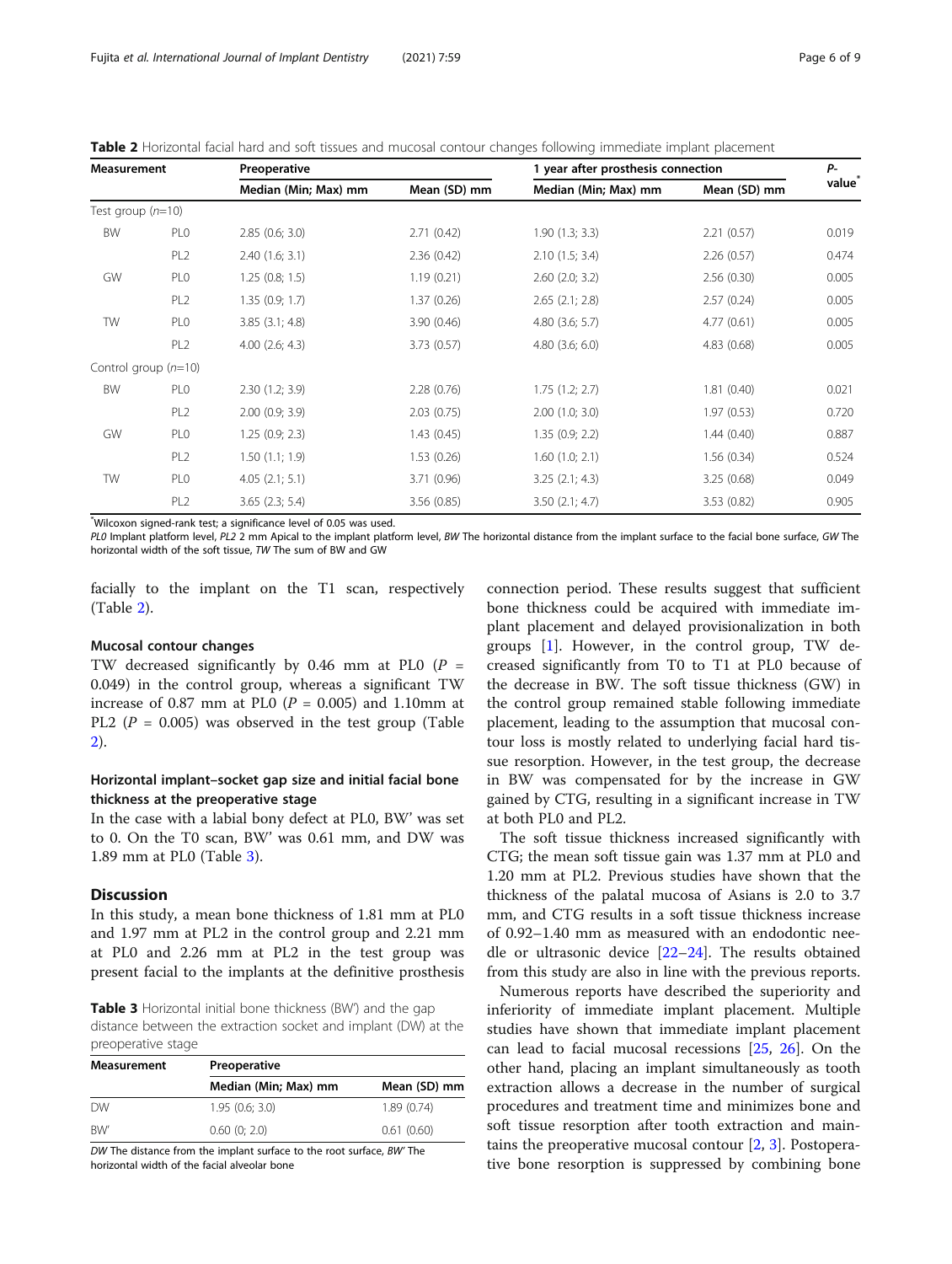augmentation with immediate implant placement [\[27](#page-8-0)]. In the present study, GBR was conducted in all patients simultaneously as immediate implant placement using deproteinized bovine bone mineral (DBBM) granules and resorbable membranes to achieve contour augmentation and prevent bone resorption. Although DBBM granules have a low substitution rate and were used to

fill the implant-socket gap to help maintain the dimensions of the facial wall, a mean of 0.49 mm of horizontal hard tissue resorption at PL0 was observed. This result is probably due to the resorption of the original facial bundle bone along with tooth extraction. Particularly in the maxillary anterior region, where the initial facial bone thickness is thin, and most of it is composed of bundle bones attached to the natural tooth through the periodontal ligament. It has been reported that facial bone thickness is less than 1.0mm in most cases and even 0.5mm or less in half of the sites [[28\]](#page-8-0). Therefore, bone resorption is likely to occur after tooth extraction within a few weeks  $[6, 29]$  $[6, 29]$  $[6, 29]$  $[6, 29]$ . In the present study, the initial bone width facially to the implant was 0.61mm, suggesting that most original facial bones must have been resorbed during 1 year of follow-up. This result could mean that the newly augmented bone functioned as a new facial plate.

A previous study showed that immediate implant placement is contraindicated if there is a dehiscence bone defect facially to the implant [[4\]](#page-7-0). Otherwise, preoperative labial bony defects can be reconstructed by simultaneous bone augmentation even if a dehiscence bone defect is present at implant placement [[27,](#page-8-0) [30,](#page-8-0) [31](#page-8-0)]. In the present study, patients who had a labial bony defect mesiodistally greater than the implant diameter or vertically more than 4mm from the implant platform level were excluded.

The influence of the implant–socket gap size or the initial facial bone thickness in the case of immediate implant placement is contentious. Chen et al. and Chappuis et al. have reported that sites with thinner postextraction facial bone underwent significantly more bone resorption than sites with thicker facial bone [[32](#page-8-0), [33](#page-8-0)]. The initial bone width facially to the implant is consistent with past reports that facial bone thickness is less than 1.0mm in most cases [\[28](#page-8-0)]. Chen also has reported that if the gap width of the extraction socket is 2 mm or less, the interior of the gap will be filled with new bone [[34\]](#page-8-0). In the present study, the horizontal implant-socket gap size was 1.89mm. This result suggests that implants were placed in an ideal position that could keep the proper size of implant-socket gap. Under this criterion, sufficient bone thickness of approximately 2.0mm could be acquired by immediate implant placement with simultaneous GBR facially to the implant during a 1-year follow-up period.

This study supports a past report that found facial bone resorption cannot be wholly prevented even if bone augmentation is combined with immediate placement [[3,](#page-7-0) [11](#page-7-0)]. However, concerning horizontal thickness, facial bone resorption is compensated for by soft tissue gain after CTG, and the preoperative mucosal contour is maintained. Thus, when the need to preserve the preoperative mucosal contour is not high, as in patients with defects of contralateral teeth, it is considered possible to acquire an esthetically satisfactory outcome without CTG. However, in cases in which a contralateral tooth is present (such as in patients with a single tooth defect), and mucosal contour symmetry between the peri-implant mucosa and the gingival contour of the contralateral tooth is required, CTG should be performed with immediate implant placement to maintain the preoperative mucosal contour.

In this surgical procedure, immediate implant placement and delayed provisionalization were applied to patients, so a mucoperiosteal flap was raised, and sutures were placed to achieve primary wound closure at the time of implant placement. Immediate placement and provisionalization with a flapless technique have been suggested to decrease the amount of soft tissue recession and the risk of wound failure after implant placement [[35,](#page-8-0) [36\]](#page-8-0). On the other hand, immediate implant placement with delayed restoration is a well-established procedure, especially when the facial bone to implant has dehiscence [\[30](#page-8-0), [37](#page-8-0)]. This study also included patients with labial bony defects, so contour augmentation should be performed simultaneously with implant placement. Surgical flaps were elevated to allow for GBR procedures to be performed to standardize surgery in this study.

The following limitations of this study should be taken into consideration. First, vertical bone and soft tissue changes were not evaluated in this study. This was because the vertical height of the soft tissue will be positively changed when the implant prosthesis is connected or the emergence profile or facial contour of the provisional restoration is modified. For this reason, it is challenging to evaluate vertical peri-implant tissue changes with the same criteria preoperatively and after connection of the implant prosthesis. Second, the impact of the implant site (central or lateral incisor) or preoperative facial bone condition (presence or size of labial bony defect around the failing tooth) was not explored. If the influence of these factors is to be clarified, future studies with larger samples must be carried out for a more detailed evaluation. Third, only the evaluation 1 year after prosthesis connection has been performed. It has been reported that immediate placement can cause soft tissue recession after treatment and continue for an extended period, up to 5 years after implant placement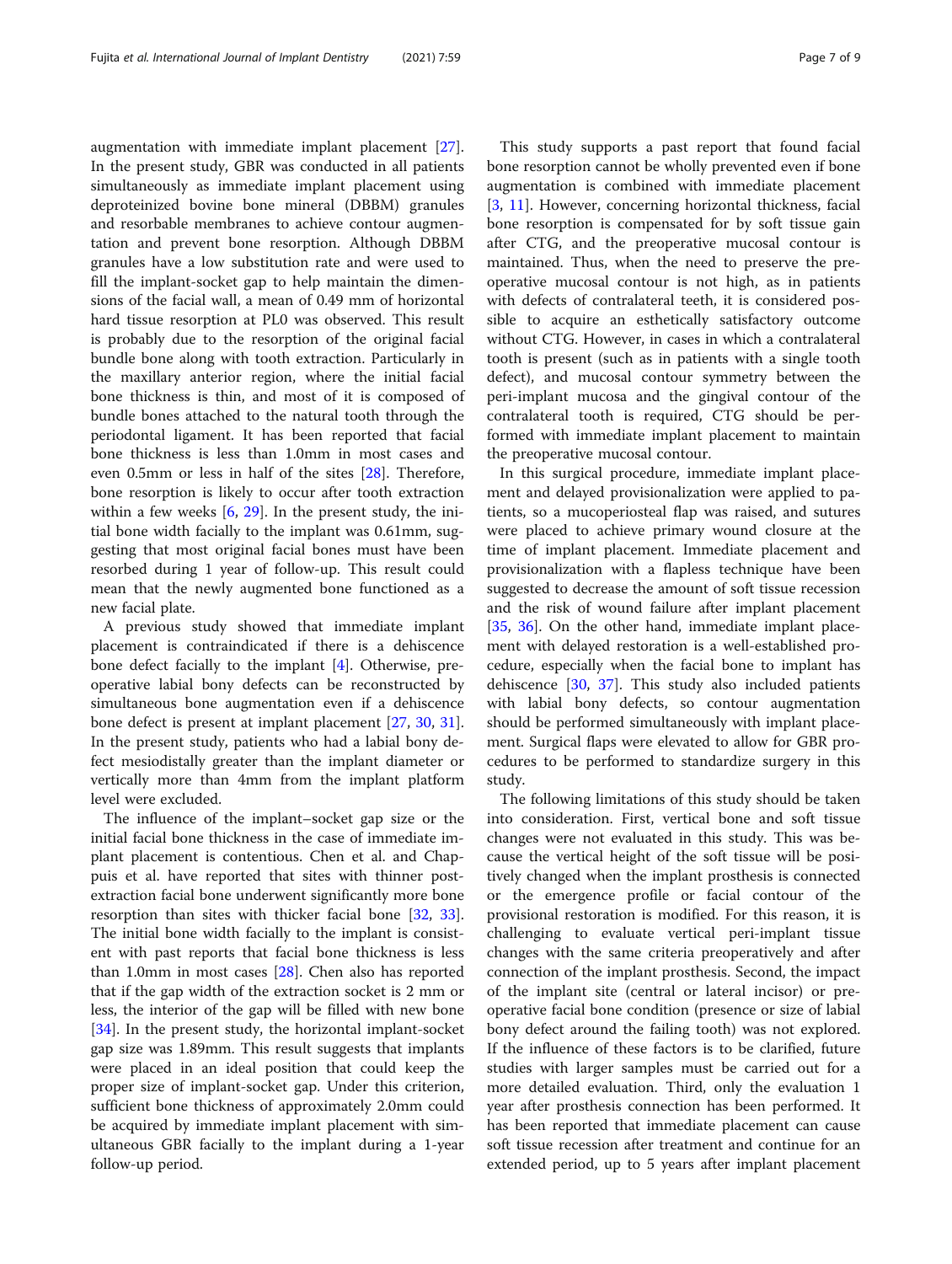<span id="page-7-0"></span>[5, [38](#page-8-0)]. A more extended observation period will be necessary to evaluate the grafted peri-implant tissue's stability and marginal bone levels over time. Forth, in this study, two surgeons decided whether to perform CTG (discrimination of the patients between test and control groups) based on the clinical status of each patient such as mucosal contour compared to the contralateral tooth or gingival biotype. The baseline patient characteristic and initial tissue thickness in the two groups are described in Table [1;](#page-4-0) there were no statistically significant differences between the groups. However, this study is not based on the randomized selection, and that is one of the limitations of this study. Finally, an esthetic evaluation such as the pink esthetic score was not performed in this study. CTG is beneficial for preserving preoperative mucosal contour, but it is not easy to correlate with esthetic achievement.

In this study, the use of CTG in immediate implant placement was found to be an effective treatment option in the maxillary anterior zone compensating for bone resorption and preserving the preoperative mucosal contour.

In conclusion, facial hard tissue resorption was found in immediate placement sites with GBR only. However, immediate placement sites with GBR and CTG showed evidence of compensation for bone resorption occurring after implant placement with a 1.37 mm soft tissue gain, thus still capable of preserving the preoperative mucosal contour 1 year after connection of the implant prosthesis.

#### Acknowledgements

We thank Angela Morben, DVM, ELS, from Edanz Group [\(www.edanzediting.](http://www.edanzediting.com/ac) [com/ac](http://www.edanzediting.com/ac)), for editing a draft of this manuscript.

#### Authors' contributions

YF collected and analyzed the clinical data and wrote this manuscript. YF and TN performed and confirmed the statistical analysis of the clinical data. All authors revised and approved the final manuscript.

#### Funding

There was no funding source for the study.

#### Availability of data and materials

All the data supporting our findings are in the "Methods" and "Results" sections of this manuscript.

#### **Declarations**

#### Ethics approval and consent to participate

This study was approved by the ethical committee of Osaka University Hospital of Dentistry and Osaka University Graduate School of Dentistry (permission number H23-E8-2, H24-E10-1).

#### Consent for publication

All images of this report have the consent of patients to publish.

#### Competing interests

Yuya Fujita, Tamaki Nakano, Shinji Ono, Takuya Shimomoto, Keiichiro Mizuno, Hirofumi Yatani, and Shoichi Ishigaki declare that they have no competing interests.

Received: 21 January 2021 Accepted: 19 April 2021 Published online: 06 July 2021

#### References

- 1. Grunder U, Gracis S, Capelli M. Influence of the 3-D bone-to-implant relationship on esthetics. Int J Periodontics Restorative Dent. 2005;25(2):113–9.
- 2. Nemcovsky CE, Artzi Z. Comparative study of buccal dehiscence defects in immediate, delayed, and late maxillary implant placement with collagen membranes: clinical healing between placement and second-stage surgery. J Periodontol. 2002;73(7):754–61. [https://doi.org/10.1902/jop.2002.73.7.754.](https://doi.org/10.1902/jop.2002.73.7.754)
- 3. Covani U, Bortolaia C, Barone A, Sbordone L. Bucco-lingual crestal bone changes after immediate and delayed implant placement. J Periodontol. 2004;75(12):1605–12. [https://doi.org/10.1902/jop.2004.75.12.1605.](https://doi.org/10.1902/jop.2004.75.12.1605)
- 4. Kan JY, Rungcharassaeng K, Sclar A, Lozada JL. Effects of the facial osseous defect morphology on gingival dynamics after immediate tooth replacement and guided bone regeneration: 1-year results [published correction appears in J Oral Maxillofac Surg. 2008 Oct;66(10):2195-6]. J Oral Maxillofac Surg. 2007;65(7 Suppl 1):13–9. <https://doi.org/10.1016/j.joms.2007.04.006>.
- 5. Cosyn J, Eghbali A, Hermans A, Vervaeke S, De Bruyn H, Cleymaet R. A 5 year prospective study on single immediate implants in the aesthetic zone. J Clin Periodontol. 2016;43(8):702–9. [https://doi.org/10.1111/jcpe.12571.](https://doi.org/10.1111/jcpe.12571)
- 6. Chen ST, Darby I. The relationship between facial bone wall defects and dimensional alterations of the ridge following flapless tooth extraction in the anterior maxilla. Clin Oral Implants Res. 2017;28(8):931–7. [https://doi.](https://doi.org/10.1111/clr.12899) [org/10.1111/clr.12899.](https://doi.org/10.1111/clr.12899)
- 7. Migliorati M, Amorfini L, Signori A, Biavati AS, Benedicenti S. Clinical and aesthetic outcome with post-extractive implants with or without soft tissue augmentation: a 2-year randomized clinical trial. Clin Implant Dent Relat Res. 2015;17(5):983–95. <https://doi.org/10.1111/cid.12194>.
- 8. Lee CT, Tao CY, Stoupel J. The effect of subepithelial connective tissue graft placement on esthetic outcomes after immediate implant placement: systematic review [published correction appears in J Periodontol. 2016 Apr; 87(4):492]. J Periodontol. 2016;87(2):156–67. [https://doi.org/10.1902/jop.201](https://doi.org/10.1902/jop.2015.150383) [5.150383.](https://doi.org/10.1902/jop.2015.150383)
- 9. Zuiderveld EG, Meijer HJA, den Hartog L, Vissink A, Raghoebar GM. Effect of connective tissue grafting on peri-implant tissue in single immediate implant sites: a RCT. J Clin Periodontol. 2018;45(2):253–64. [https://doi.org/1](https://doi.org/10.1111/jcpe.12820) [0.1111/jcpe.12820.](https://doi.org/10.1111/jcpe.12820)
- 10. Cooper LF, Raes F, Reside GJ, Garriga JS, Tarrida LG, Wiltfang J, et al. Comparison of radiographic and clinical outcomes following immediate provisionalization of single-tooth dental implants placed in healed alveolar ridges and extraction sockets. Int J Oral Maxillofac Implants. 2010;25(6): 1222–32.
- 11. Roe P, Kan JY, Rungcharassaeng K, Caruso JM, Zimmerman G, Mesquida J. Horizontal and vertical dimensional changes of peri-implant facial bone following immediate placement and provisionalization of maxillary anterior single implants: a 1-year cone beam computed tomography study. Int J Oral Maxillofac Implants. 2012;27(2):393–400.
- 12. Ross SB, Pette GA, Parker WB, Hardigan P. Gingival margin changes in maxillary anterior sites after single immediate implant placement and provisionalization: a 5-year retrospective study of 47 patients. Int J Oral Maxillofac Implants. 2014;29(1):127–34. [https://doi.org/10.11607/jomi.3124.](https://doi.org/10.11607/jomi.3124)
- 13. Botticelli D, Berglundh T, Lindhe J. Hard-tissue alterations following immediate implant placement in extraction sites. J Clin Periodontol. 2004; 31(10):820–8. [https://doi.org/10.1111/j.1600-051X.2004.00565.x.](https://doi.org/10.1111/j.1600-051X.2004.00565.x)
- 14. Speroni S, Cicciu M, Maridati P, Grossi GB, Maiorana C. Clinical investigation of mucosal thickness stability after soft tissue grafting around implants: a 3 year retrospective study. Indian J Dent Res. 2010;21(4):474–9. [https://doi.](https://doi.org/10.4103/0970-9290.74208) [org/10.4103/0970-9290.74208.](https://doi.org/10.4103/0970-9290.74208)
- 15. Sarnachiaro GO, Chu SJ, Sarnachiaro E, Gotta SL, Tarnow DP. Immediate implant placement into extraction sockets with labial plate dehiscence defects: a clinical case series. Clin Implant Dent Relat Res. 2016;18(4):821–9. [https://doi.org/10.1111/cid.12347.](https://doi.org/10.1111/cid.12347)
- 16. Schneider D, Grunder U, Ender A, Hämmerle CH, Jung RE. Volume gain and stability of peri-implant tissue following bone and soft tissue augmentation: 1-year results from a prospective cohort study. Clin Oral Implants Res. 2011; 22(1):28–37. [https://doi.org/10.1111/j.1600-0501.2010.01987.x.](https://doi.org/10.1111/j.1600-0501.2010.01987.x)
- 17. Mangano FG, Luongo F, Picciocchi G, Mortellaro C, Park KB, Mangano C. Soft tissue stability around single implants inserted to replace maxillary lateral incisors: a 3D evaluation. Int J Dent. 2016;2016:9393219.